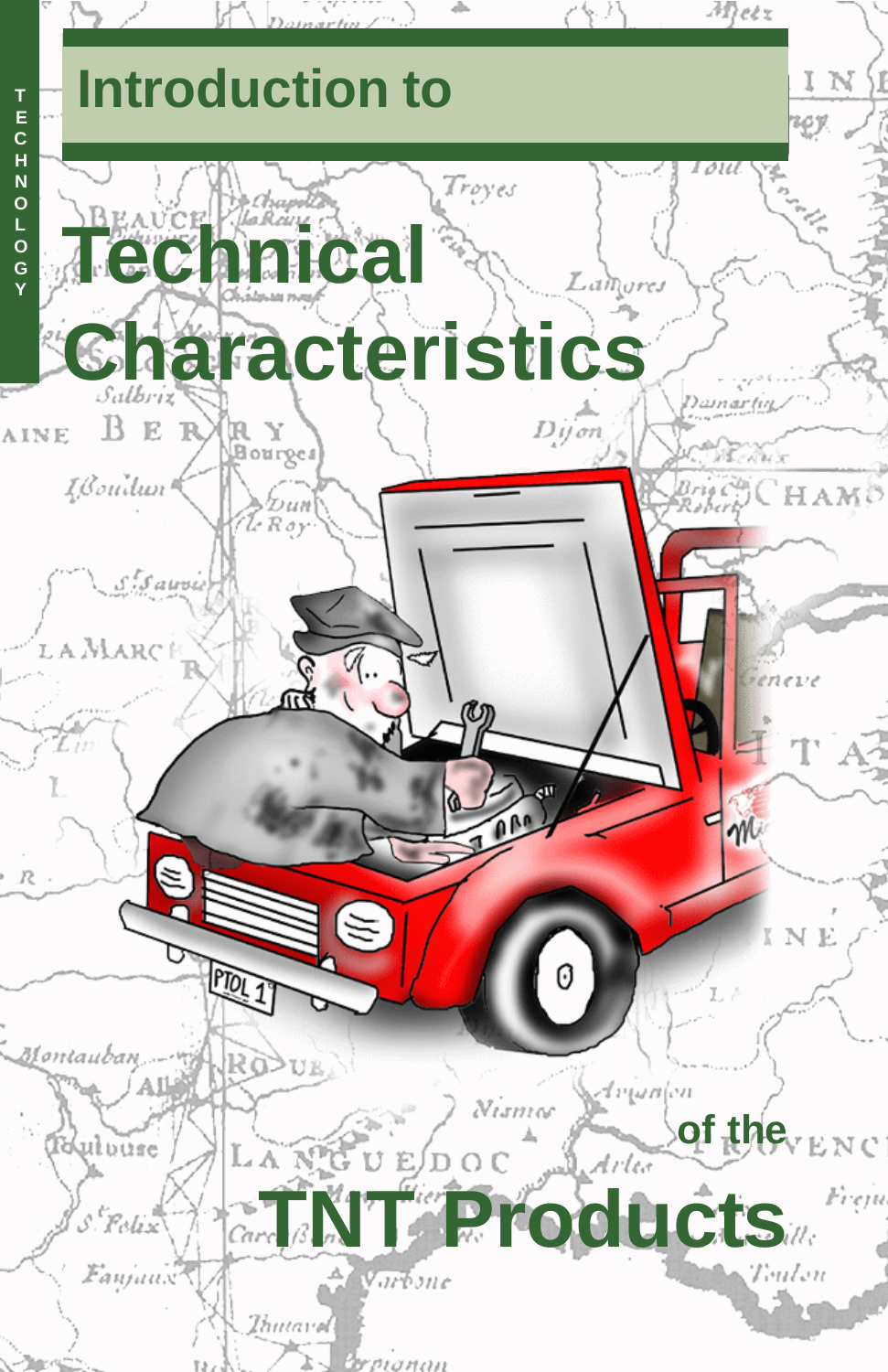## **Nobody Else Can Match Us**

This booklet surveys some of the technical characteristics that separate the MicroImages TNT products from all competing products. After all the speed tests have been run, and after all the feature lists have been checked, these technical characteristics will distinguish the TNT products from the rest. Consider how these technical characteristics are important for your professional applications. When you realize that no other software in the industry can match these features, the TNT products will become your clear favorites.

**You Need Facts** This booklet assumes that you are a professional who is evaluating software for applications in geospatial analysis, desktop cartography, image processing, and GIS. You have a clear idea of your professional task, and you want more information about how the software you choose will affect the way you accomplish your work. You know that some software makes you redefine your task to settle for something the software can do. This booklet shows how the TNT products are built to be robust, stable, and flexible, so when you see your task is covered by the TNT feature set, you can safely conclude that TNT is your best choice.

**Get More Information** This booklet is intended only as an introductory survey of some key technical characteristics of the TNT products. The purchase of a professional system for geospatial data analysis is a major undertaking. Talk to other MicroImages clients. Discuss your project needs with a TNT products authorized reseller, who is a professional engaged in production work just as you are. Contact MicroImages directly and get all of your questions answered by one of our client support specialists.

**Try Before You Buy** MicroImages is the only company in the industry to offer a completely free, full-featured version of its professional product that you can evaluate and use for as long as you like. Download or order the free TNTlite and use the accompanying tutorial booklets to learn TNTmips. If you decide to purchase the professional version you will get a software license key, which removes TNTlite limits on object size.

*Keith Ghormley, 1 April 2005*

You can print or read this booklet in color from MicroImages' web site. The Web site is also your source for the newest tutorial booklets on other topics. You can download an installation guide, sample data, and the latest version of TNTlite:

#### *http://www.microimages.com*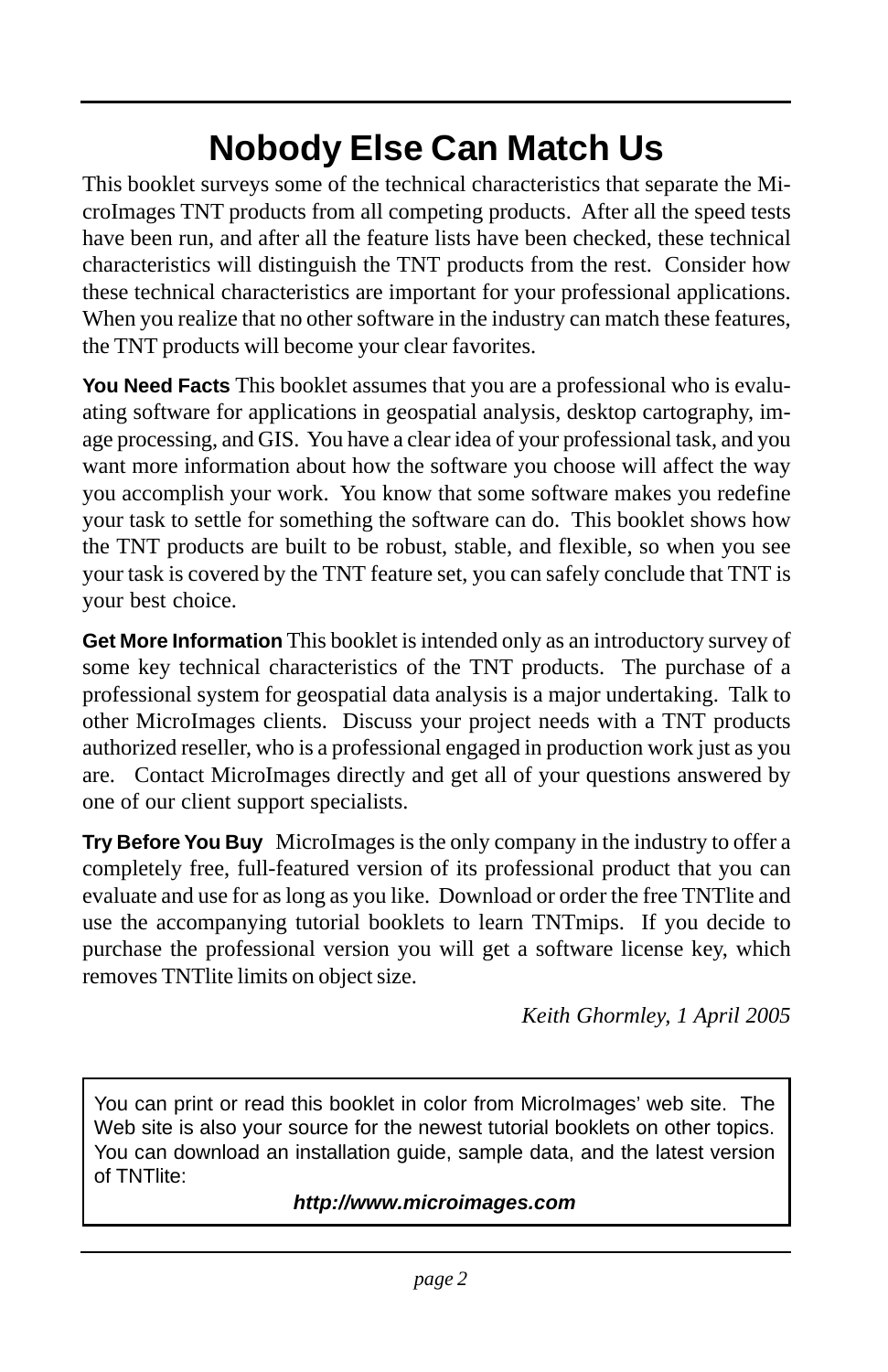#### **Windows, Mac OS X, and Linux/UNIX**

| platform of your choice                              | Since the TNT products are available for<br>all popular computers you can use the<br>computers you already own - no new<br>purchases are required. You never need<br>to give up your computer just for a new<br>piece of software. |
|------------------------------------------------------|------------------------------------------------------------------------------------------------------------------------------------------------------------------------------------------------------------------------------------|
| mixed shop                                           | You can let everyone on the project team<br>use the computer they already have.<br>The TNT products coexist perfectly,<br>sharing work on many kinds of comput-<br>ers.                                                            |
| inter-departmental<br>flexibility                    | Your project group need never exclude<br>users who have different kinds of<br>computers. You lose none of the time<br>that your team has already invested in<br>other existing software and data.                                  |
| any computer, any OS                                 | Windows, Mac OS X, and UNIX (includ-<br>ing Linux, and Sun Solaris). All versions<br>are compiled from the same TNT source<br>code, so all versions have exactly the<br>same features                                              |
| cross-platform geodata<br><b>Project File format</b> | Never run another conversion routine.<br>You can move your TNT Project Files<br>from platform to platform without<br>conversion of any kind.                                                                                       |
| 64 Mb RAM adequate                                   | Efficient coding by the Microlmages<br>software engineers means that the TNT<br>products can run easily on computers<br>with as little as 64 Mb of RAM.                                                                            |

What kind of computers do you have? If you ask about the software from some companies, you have to stop before you get started, because they provide their fullfeatured professional software for just one kind of computer. But the TNT Products are all available for all types of computers. What's more, there is no difference of any kind in the features each version offers. The MicroImages software engineers develop exactly one set of source code, which is compiled in turn for each type of computer platform. No other company offers a single product that is the same on every type of computer.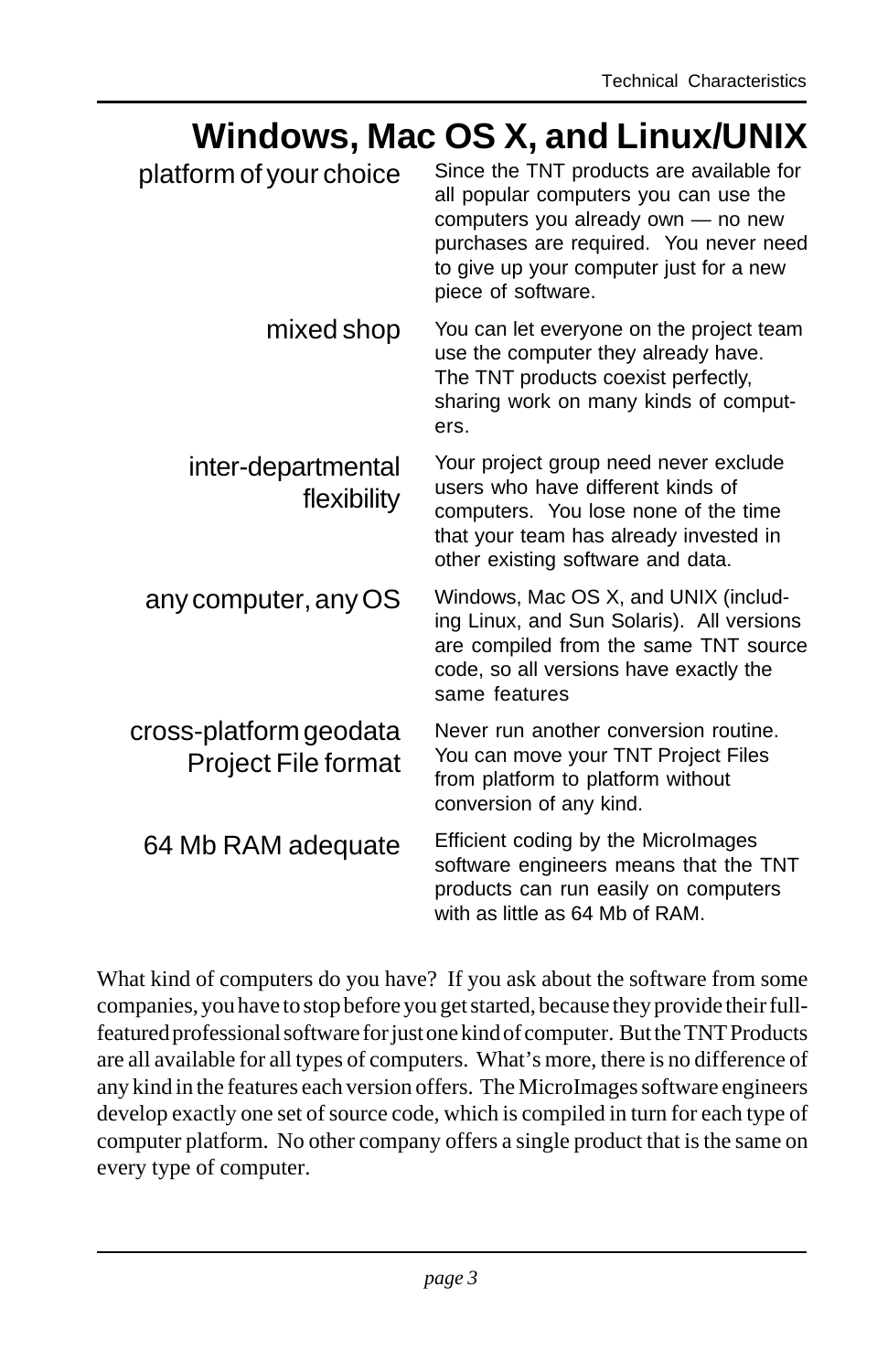#### **One Interface, All Features**

| identical interface on all<br>platforms | The TNT Products retain a uniform<br>appearance and behavior on every<br>platform. The native graphical interface<br>on each platform makes the TNT<br>products feel "at home" in the host<br>system.            |
|-----------------------------------------|------------------------------------------------------------------------------------------------------------------------------------------------------------------------------------------------------------------|
| MI/X for Windows                        | Underneath the interface, the TNT<br>products use the X Window System. X is<br>standard on UNIX computers. Mac OS X<br>uses Apple's X11. For Windows,<br>Microlmages includes MI/X, the<br>Microlmages X Server. |
| identical features on all<br>platforms  | Developing for X on all platforms,<br>Microlmages can maintain a single set<br>of program code, which ensures that the<br>version for every type of computer always<br>has exactly the same feature set.         |
| ToolTips and icon buttons               | Helpful point-and-click interface ele-<br>ments make it easy to learn the TNT<br>products. Colorful icon buttons provide<br>easy access to program features.<br>ToolTips quickly identify icon functions.        |
| no command line                         | No blank command line waits for you to<br>type in a properly constructed, complex<br>command. All processes run from<br>menus and icons, with supporting<br>dialog boxes for process options.                    |
| no missing modules                      | One price includes all the features.<br>There are no add-on costs for missing<br>modules. Get all the TNT features for<br>one price.                                                                             |

Any software that makes you stop and learn a new interface when you move to a different computer is making you waste expensive time. The TNT products all use a graphical interface that is identical on every type of computer. The windows, menus, icons, and buttons that you see on a UNIX computer work exactly the same as those that you see on a Windows or Macintosh computer. Every interface component and feature is identical.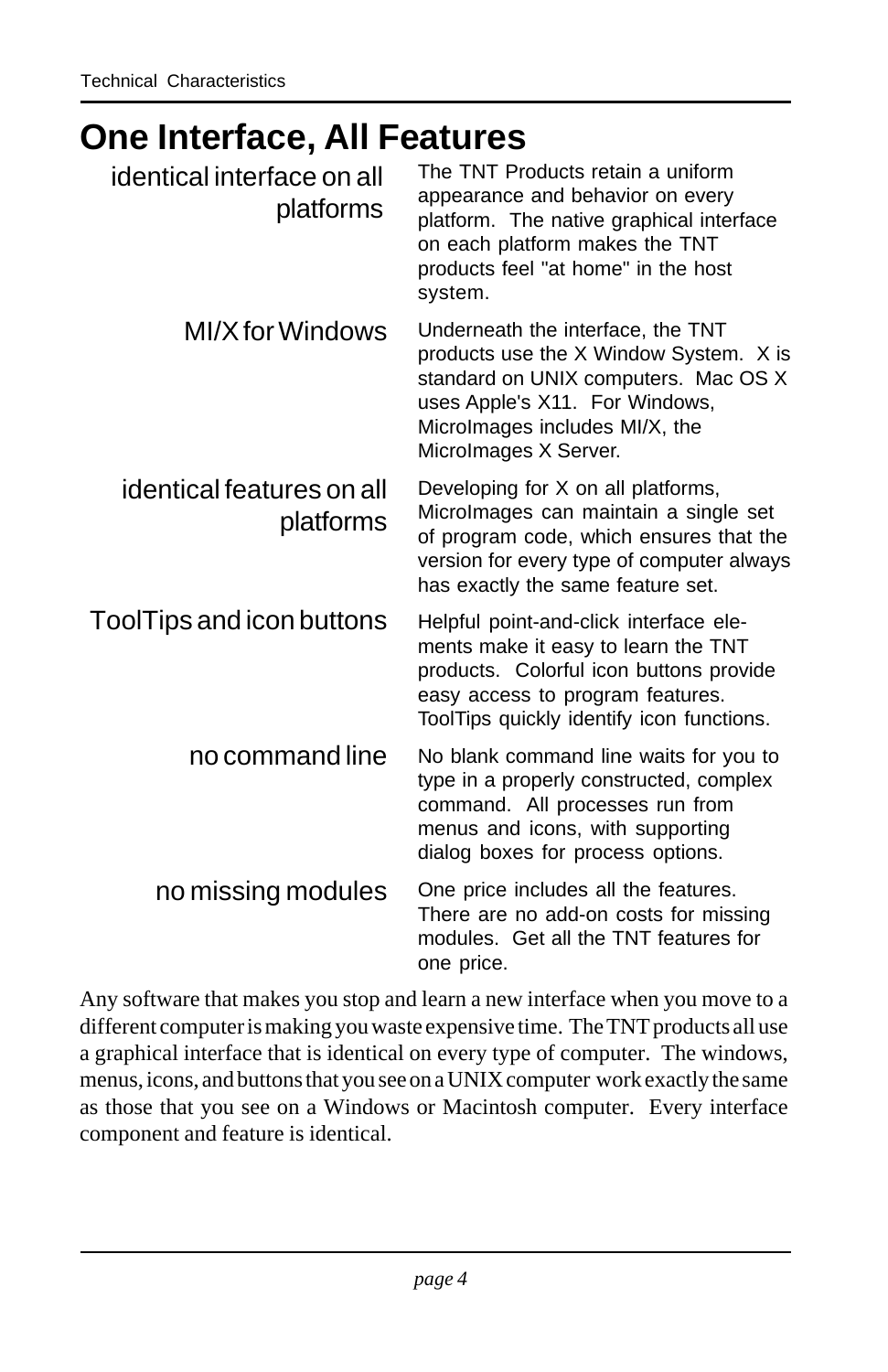#### **Universal Geodata File Format**

| unique TNT Project File                         | One unified data structure, the Project<br>File, holds all your geodata objects:<br>raster, vector, CAD, TIN, database,<br>region, SML script, text, and their<br>supporting subobjects.                                                                                                                                          |
|-------------------------------------------------|-----------------------------------------------------------------------------------------------------------------------------------------------------------------------------------------------------------------------------------------------------------------------------------------------------------------------------------|
| no arbitrary size limits                        | Your Project File can be as large as your<br>OS and media allow. Thus you can use<br>rasters of practically any dimension, and<br>vectors with practically any number of<br>nodes, lines, and polygons. No TNT<br>user has ever hit a size limit.                                                                                 |
| no conversion between<br>products and computers | Never run another conversion routine.<br>You can move your TNT Project Files<br>from platform to platform without<br>conversion of any kind. And the Project<br>Files that work in TNT view are identical<br>to those that work in TNTmips, TNTedit,<br>and TNTatlas. You face no conversion<br>considerations of any kind. Ever. |
| local and network access                        | File and object selection treats local and<br>network drives the same way. You can<br>combine objects from a network file<br>server with objects on your local drive.                                                                                                                                                             |
| hierarchical organization                       | You can create nested folders within<br>each Project File to organize your project<br>materials. The Project File automatically<br>keeps all associated subobjects with<br>each parent object.                                                                                                                                    |

A TNT Project File can hold all of the geodata for one or more projects. It holds geospatial objects of various types: raster, vector, CAD, TIN, database, region, and script. The Project File can be as large as the storage on your computer. The TNT products automatically create and maintain subobjects for each object, such as georeference, display, and style controls. Objects and their associated attributes are always automatically kept together, not in separate files.

But the TNT Project File distinguishes itself beyond that. The TNT Project File is completely and transparently portable across all computer types. All crossplatform file issues are handled automatically and transparently by the standard TNT file access routines.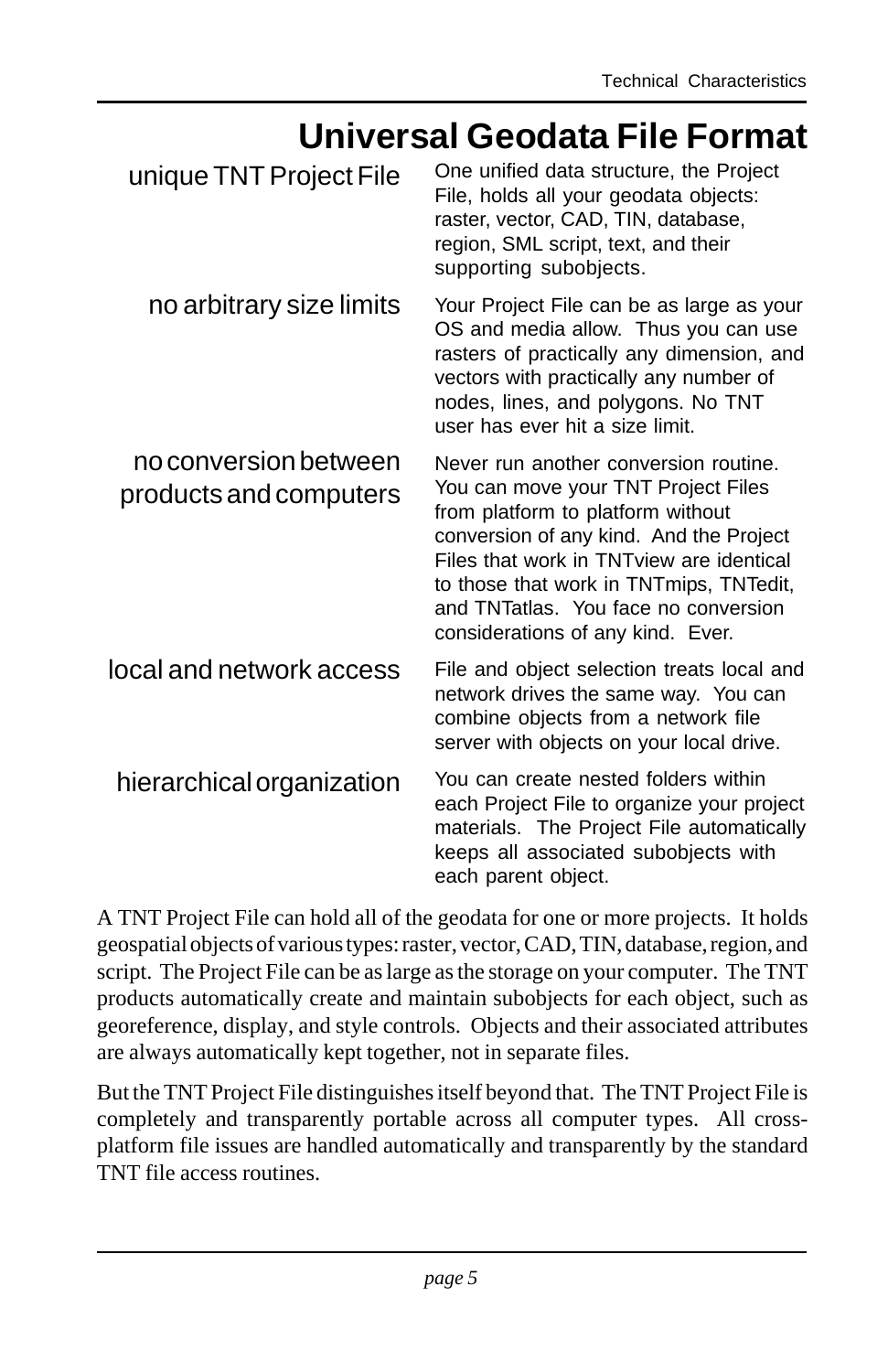## **Real Geodata Integration**

| diverse geodata sources<br>and types | Geodata comes from many sources and<br>in many data types. Import processes let<br>you bring in geodata from virtually any<br>source and in all common geodata<br>formats.                                                                                                                                                                                                                                                                                                                                                                                            |
|--------------------------------------|-----------------------------------------------------------------------------------------------------------------------------------------------------------------------------------------------------------------------------------------------------------------------------------------------------------------------------------------------------------------------------------------------------------------------------------------------------------------------------------------------------------------------------------------------------------------------|
| geodata organization                 | The TNT products all use the unique<br>Project File data structure, which accom-<br>modates massive geodata objects of all<br>types. The Project File accommodates<br>every object type and imposes essentially<br>no limits on size. The unified Project File<br>structure makes coordinating your project<br>materials as easy as possible.                                                                                                                                                                                                                         |
| geodata combination                  | Display, editing, and analysis processes<br>let you use objects of different types<br>together without difficulty. Use raster,<br>vector, CAD, TIN, region, and database<br>geodata in all kinds of combinations.<br>Merge, mosaic, intersect, extract, process,<br>filter, interpret, warp, convert  TNTmips<br>gives you many ways to integrate your<br>geodata. The flexible Project File design<br>makes it easy for Microlmages to enhance<br>the TNT products in every release with<br>new processes for combining and<br>analyzing geodata of different types. |
| geodata conversion                   | When you have geodata of one type that<br>you need to manipulate as another type,<br>you will be thankful for the multiple object<br>conversion routines TNTmips offers. If<br>there is a type of conversion that has been<br>conceived, chances are you will find it<br>already on one of the TNTmips process<br>menus.                                                                                                                                                                                                                                              |

The real power of geospatial analysis is applied when you use different kinds of geodata in new combinations. The real difficulty of geospatial analysis in many systems is figuring out a way to make different kinds of geodata work together at all. But in the TNT products, special care has been taken to provide ways to use different kinds of data together and ways to convert one type of geodata to another. TNT gives you real integration for all kinds of geodata.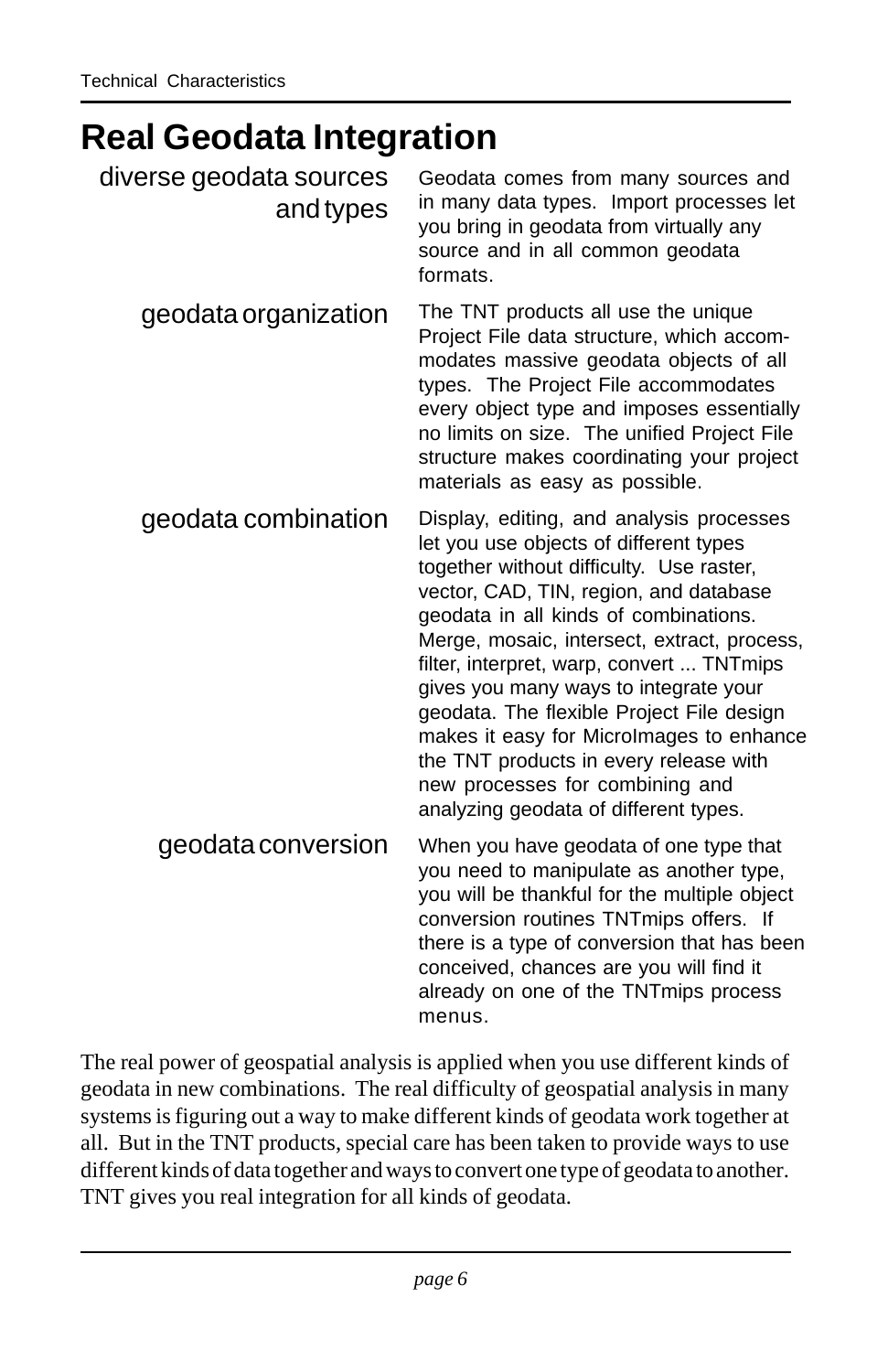#### **Geoattributes**

| easy attachment                     | Simple import and linking procedures let<br>you bring in databases of all kinds, such<br>as dBase and ODBC. Then use coordi-<br>nate fields or primary key fields to relate<br>the database records to geospatial<br>elements in other object types.                                                                                                                                                                                                                                                                                                                    |
|-------------------------------------|-------------------------------------------------------------------------------------------------------------------------------------------------------------------------------------------------------------------------------------------------------------------------------------------------------------------------------------------------------------------------------------------------------------------------------------------------------------------------------------------------------------------------------------------------------------------------|
| multiple relations                  | One table can be related to any number<br>of geospatial objects. One geospatial<br>element can be related to any number of<br>tables. And of course any number of<br>tables can be related to one another in a<br>complex chain of relations. A powerful<br>graphical relations window lets you drag<br>table graphics and draw relational links<br>with the mouse.                                                                                                                                                                                                     |
| query-based selection<br>and styles | Use the geoattributes in any number of<br>related tables in queries that control<br>element selection for display and<br>processing. And use the geoattributes to<br>vary display styles according to field<br>values. Line color, style, and width; point<br>symbol size, and orientation; polygon fill<br>pattern and border color; all can be<br>controlled by geoattribute values. So-<br>phisticated theme mapping can auto-<br>matically assign a spread of display<br>styles according to the statistical distribu-<br>tion of geoattributes in an entire table. |
| computed fields                     | You can extend the reach of your<br>geoattributes by defining new dynamically<br>computed fields. Apply math, string, and<br>logic functions to multiple, existing fields<br>to create computed fields for many uses.                                                                                                                                                                                                                                                                                                                                                   |

Large collections of data are available that can enable and enrich your mapping and geospatial analysis tasks. There is no end to the kinds of database information that you want to associate with and access from the geospatial objects in your project materials. In the TNT products you can easily attach multiple related tables to geospatial elements in raster, vector, CAD, and TIN objects. Then all of the information in the associated tables can be used for display, selection and analysis tasks of all kinds.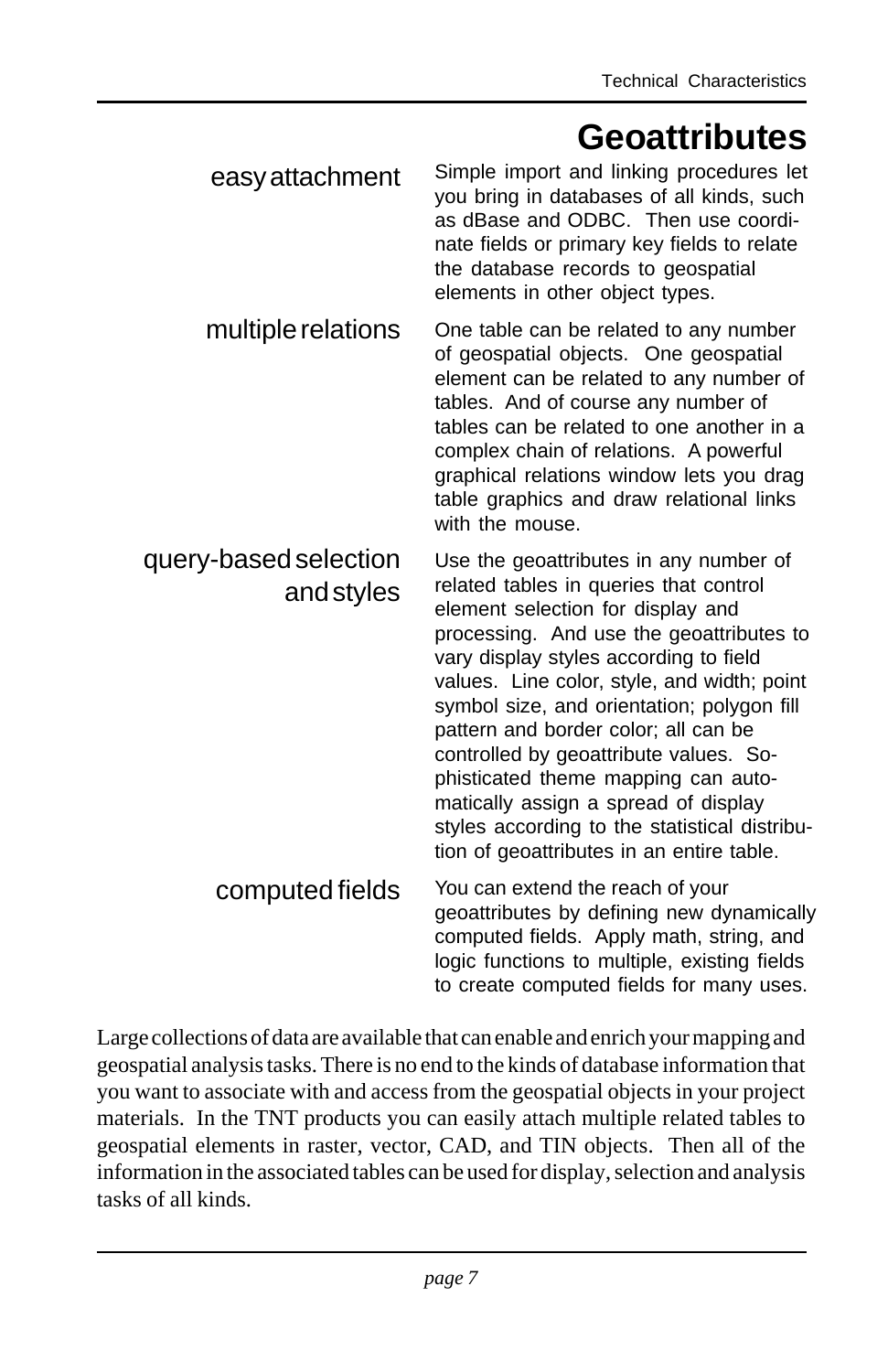#### **Industrial-Strength Geodata Objects**

| raster data types              | binary, 4-bit, 8-bit color, 8-bit integer<br>(signed or unsigned), 16-bit composite,<br>16-bit integer (signed or unsigned), 24-<br>bit composite or integer, 32-bit integer or<br>floating point, 64-bit integer or floating<br>point, 128 bit complex (real and imagi-<br>nary components)                                                                                                                                                                                                  |
|--------------------------------|-----------------------------------------------------------------------------------------------------------------------------------------------------------------------------------------------------------------------------------------------------------------------------------------------------------------------------------------------------------------------------------------------------------------------------------------------------------------------------------------------|
| no size limits                 | The only likely limit you will encounter is<br>the size of your storage media. The only<br>actual limit of TNT Project File size is<br>imposed by the size of the files your<br>operating system can handle in its file<br>allocation system. And as soon as the<br>architecture of the operating systems<br>and the C programming language is<br>extended for even larger file and object<br>sizes, the TNT products will be right<br>there, making sure "too big" is never<br>your problem. |
| long names<br>and descriptions | TNT Project File names can be as long<br>as your OS allows. In addition, the TNT<br>file selection routines show a 60-<br>character description with each file,<br>object, and subobject name where you<br>can keep meaningful date, source, and<br>project information. No more guessing<br>where some cryptically named file or<br>object came from.                                                                                                                                        |

Many scientific and professional computer users know the sickening feeling of finding the design limits of their software: the system can't save the file, or the address is out of range, or the system just hangs. But in the TNT products, size limits are not part of the design. The TNT geodata objects have been designed to be robust and extendable. Raster, vector, CAD, TIN, and database objects have virtually no size limits and are intended to accommodate the most demanding professional and scientific data efficiently. Raster cells can hold 1-bit, 4-bit, 8-bit, 16-bit, 24-bit, 32-bit, 64-bit, and 128-bit data in integer, floating point, and complex numbers. Vectors objects are limited in size only by the operating system itself. No MicroImages client has ever reported coming up against the design limits of TNT.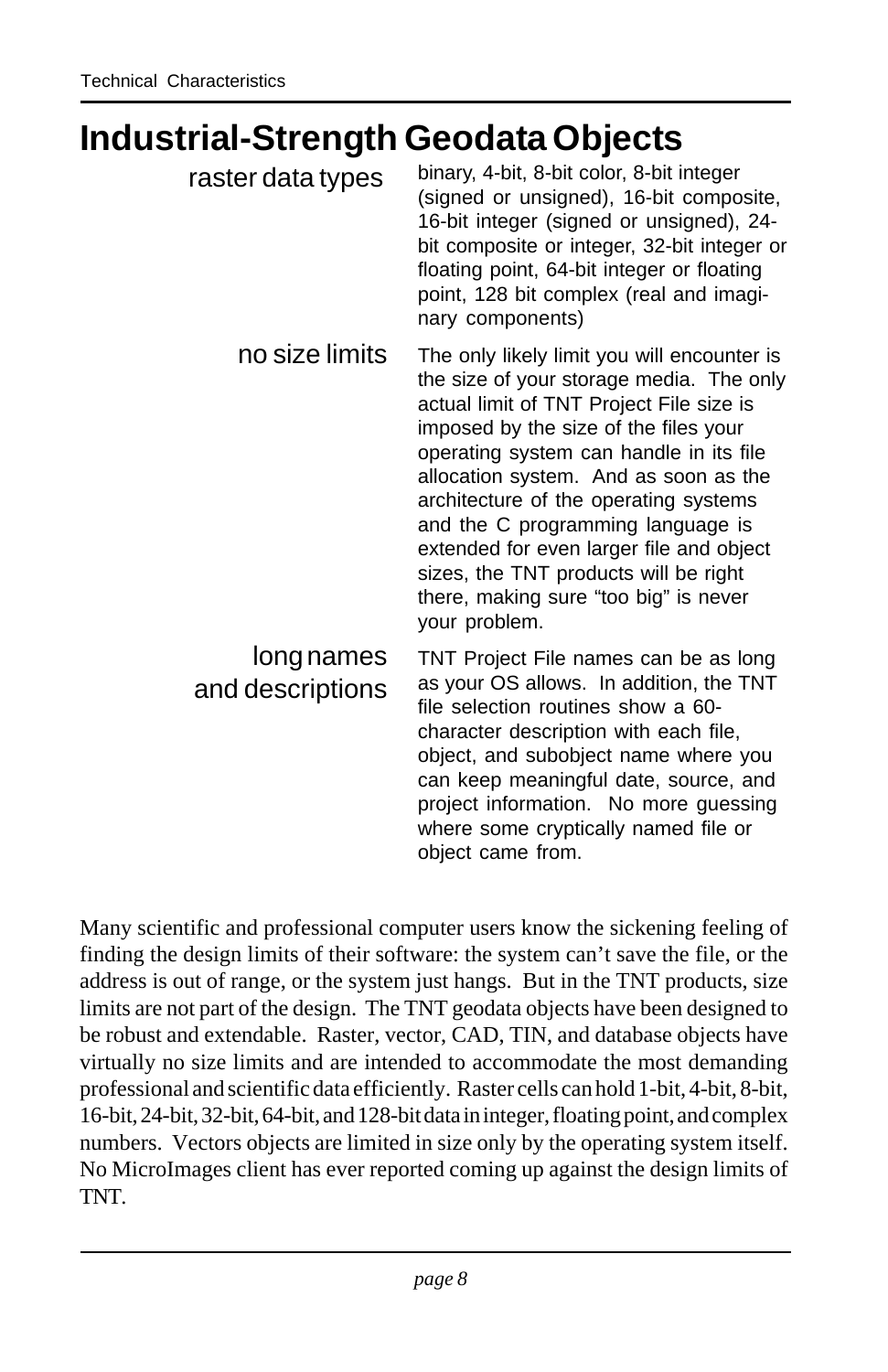#### **Network Ready**

| cross-platform sharing         | Windows 98/ME/XP/2000, Mac OS X, and<br>UNIX (including Linux, AIX, Solaris, and<br>IRIX): the TNT products can live on all the<br>machines in your network with no extra<br>fuss. You never have to run a conversion<br>routine to prepare a Project File from one<br>computer for someone who is using a<br>different type. You can share your TNT<br>Project Files across a multi-platform<br>network. |
|--------------------------------|-----------------------------------------------------------------------------------------------------------------------------------------------------------------------------------------------------------------------------------------------------------------------------------------------------------------------------------------------------------------------------------------------------------|
| remote or local<br>execution   | Since all versions of the TNT products<br>use the X Window System, it is easy to<br>configure X Servers on your network for<br>any mix of remote and local execution.<br>You can use multiple X terminals against<br>one remote computer that executes the<br>TNT processes.                                                                                                                              |
| flexible license support       | Microlmages offers TNT floating license<br>support so that many users on a network<br>can run the TNT products against a single<br>networked hardware key. The license<br>manager permits as many simultaneous<br>users as the key authorizes.                                                                                                                                                            |
| share networked<br>peripherals | Use the TNT products across a network to<br>share expensive peripherals, such as<br>large-format color printers. If your network<br>enables device sharing, your TNT product<br>can take advantage immediately.                                                                                                                                                                                           |

Your computer is on a network. You share a printer, use common files, and send messages to others in your organization. The TNT products are one hundred percent network friendly. They can share printers with the rest of the network without disturbing other applications. They can share TNT Project Files, whether enabled on a peer machine or located on a central file server. TNT can run happily on a small local network consisting of a few machines, or a network as large as your entire organization.

File safety is guaranteed by automatic TNT Project File routines that protect a Project File from other access as soon as one user opens it. Thus, there is no danger of data scrambling by simultaneous write operations from concurrent users. And of course as soon as the first user finishes, the Project File is immediately made available for other use.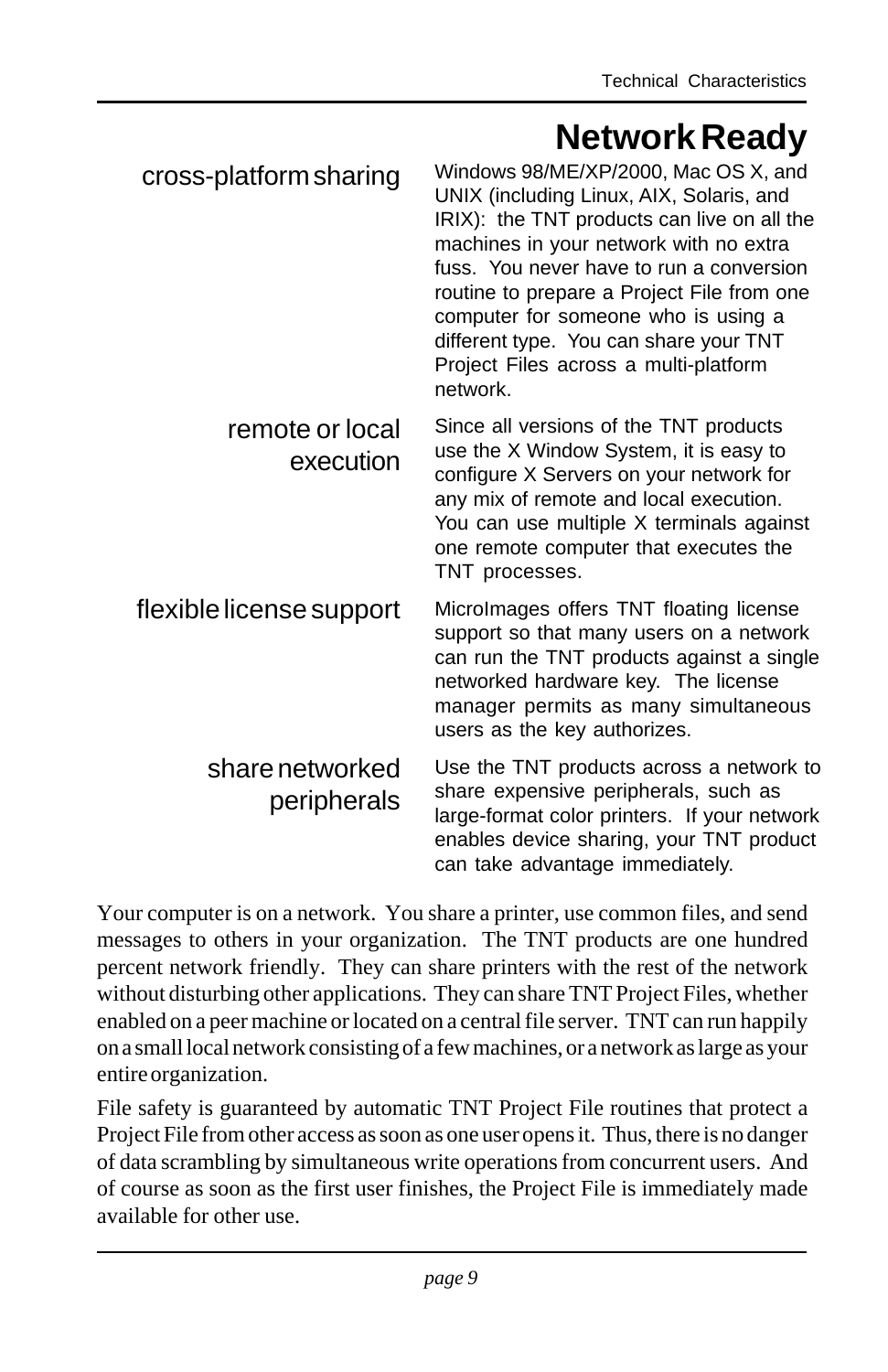#### **Import/Export - Input/Output**

| import or link              | The TNT products lead the industry in the<br>number of import formats for raster, vector,<br>CAD, TIN, and database files. TNT<br>imports all the associated geoattributes<br>automatically. You may prefer to create<br>dynamic links to external files in some<br>formats so that other programs can<br>continue to access the data, and so that<br>you need not copy very large geodata. |
|-----------------------------|---------------------------------------------------------------------------------------------------------------------------------------------------------------------------------------------------------------------------------------------------------------------------------------------------------------------------------------------------------------------------------------------|
| export formats              | When you need to make your project<br>materials available to those with other<br>systems, you will find the formats you<br>need among the many export formats TNT<br>offers. The export processes automati-<br>cally include all associated geoattributes,<br>for those external formats that have<br>structures to accommodate them.                                                       |
| input and output<br>devices | Not only does TNT work with just about<br>any kind of input and output hardware that<br>you can plug in to your computer, but you<br>can also access hardware attached<br>elsewhere on your network. If you don't<br>have special output devices, such as large<br>format color printers, TNT can prepare<br>print files for a service bureau.                                              |
| publish with free TNTatlas  | Export and output simultaneously by<br>publishing large geodata stacks on CD-<br>ROM. You can include the free TNTatlas<br>viewing software on your published CD's.                                                                                                                                                                                                                         |

Some systems make you spend precious time looking for conversion utilities so you can translate the external data that you want into a format that the system will accept. How nice that TNTmips offers import and export routines for every common geodata format — and for some not-so-common formats, too.

If you want to collect geodata rather than import it, you can use virtually any suitable input hardware: video framegrabbing, x-y digitizers, GPS recorders, scanners... if it plugs into your computer, TNTmips can probably use it. Likewise, output devices of all types are supported: film recorders, printers, plotters; you can even interface to controls for specialty devices, from lab instruments to variablerate agricultural equipment.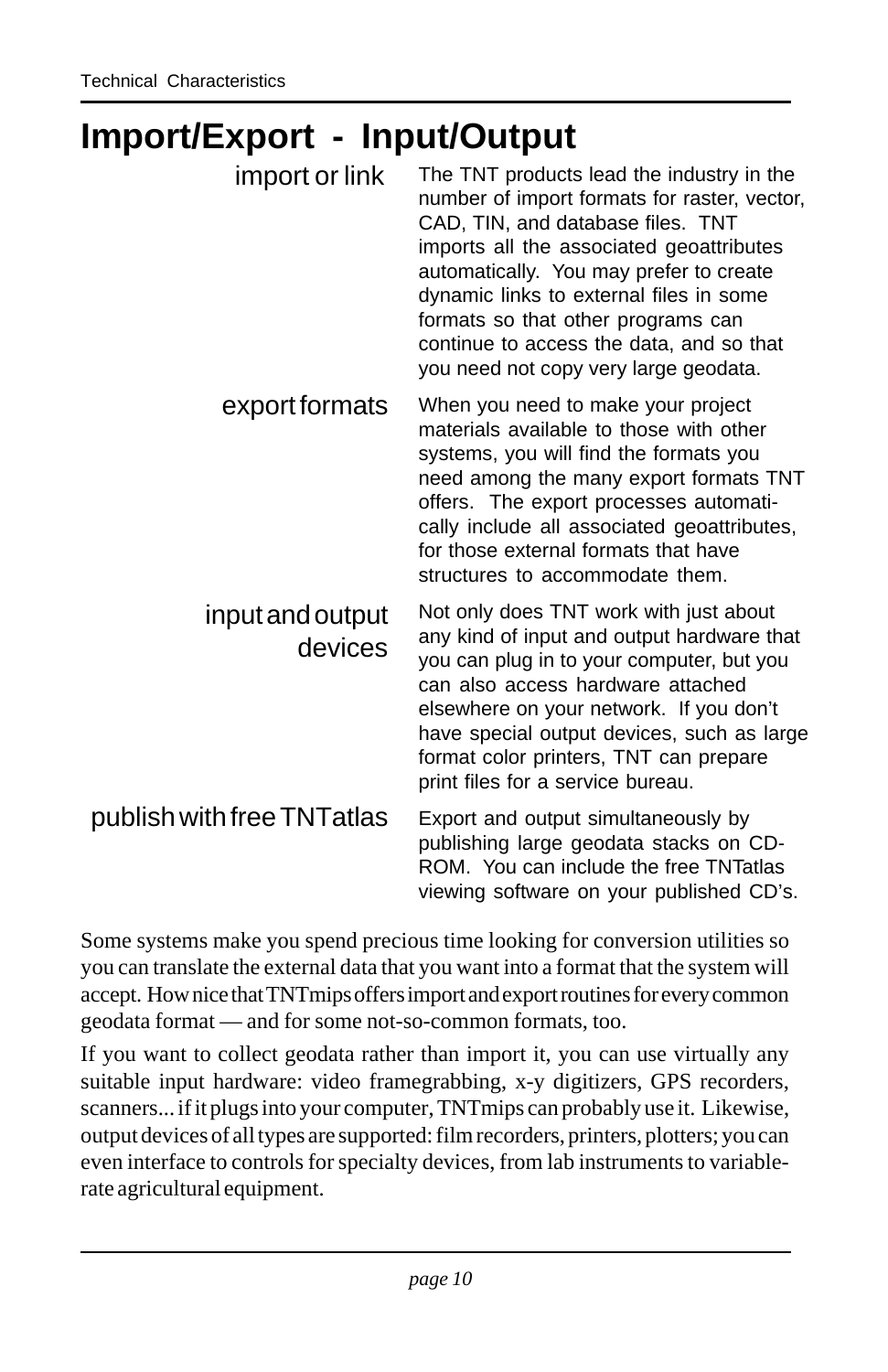#### **Advanced Geospatial Data Display**

| multiple views                        | Open as many simultaneous multi-layer<br>view windows as you want and spread<br>them across multiple screens. TNT lets<br>you geolink views together so that<br>scrolling in one window moves the view<br>in geolinked windows. Live GPS input is<br>shown by a crosshair that automatically<br>scrolls the view when it gets to the edge<br>of the window.                                                                                                          |
|---------------------------------------|----------------------------------------------------------------------------------------------------------------------------------------------------------------------------------------------------------------------------------------------------------------------------------------------------------------------------------------------------------------------------------------------------------------------------------------------------------------------|
| color mode reconciliation             | 8-bit, 16-bit, and 24-bit color rasters are<br>displayed with automatic conversion and<br>optimization. Thus, 24-bit color is<br>rendered quickly even if you have older 8-<br>bit display hardware.                                                                                                                                                                                                                                                                 |
| map projections<br>on-the-fly         | The display processes automatically<br>reconcile all map projections on-the-fly.<br>Choose from quick affine approximation<br>for most circumstances, or more rigorous<br>exact re-projection displays.                                                                                                                                                                                                                                                              |
| 3D perspective,<br>stereo, and flybys | Integrated 3D perspective views appear<br>in side-by-side windows with linked<br>viewpoint controls on the 2D view. 3D<br>stereo visualization is supported for a<br>selection of special glasses and hard-<br>ware. Draw curved paths for animated fly-<br>throughs and create MPEG output to<br>distribute the result. You can also export<br>3D surface objects to VRML format and<br>use one of the freely available VRML<br>viewers for other 3D visualization. |

Advanced geospatial visualization: TNT display processes let you visualize your geodata as everything from simple one-layer 2D views to complex multi-layer 3D animated fly-bys. You can use transparent layers and style by attribute; you can open multiple geo-linked view windows and apply dynamic 3D perspective rotation tools. The display process automatically mosaics selected objects, automatically reconciles different map projections and coordinate systems, and automatically handles all color-model and color-depth conversions. Then it is easy to add map grids, tick marks, neat lines, legends, and map scalebars.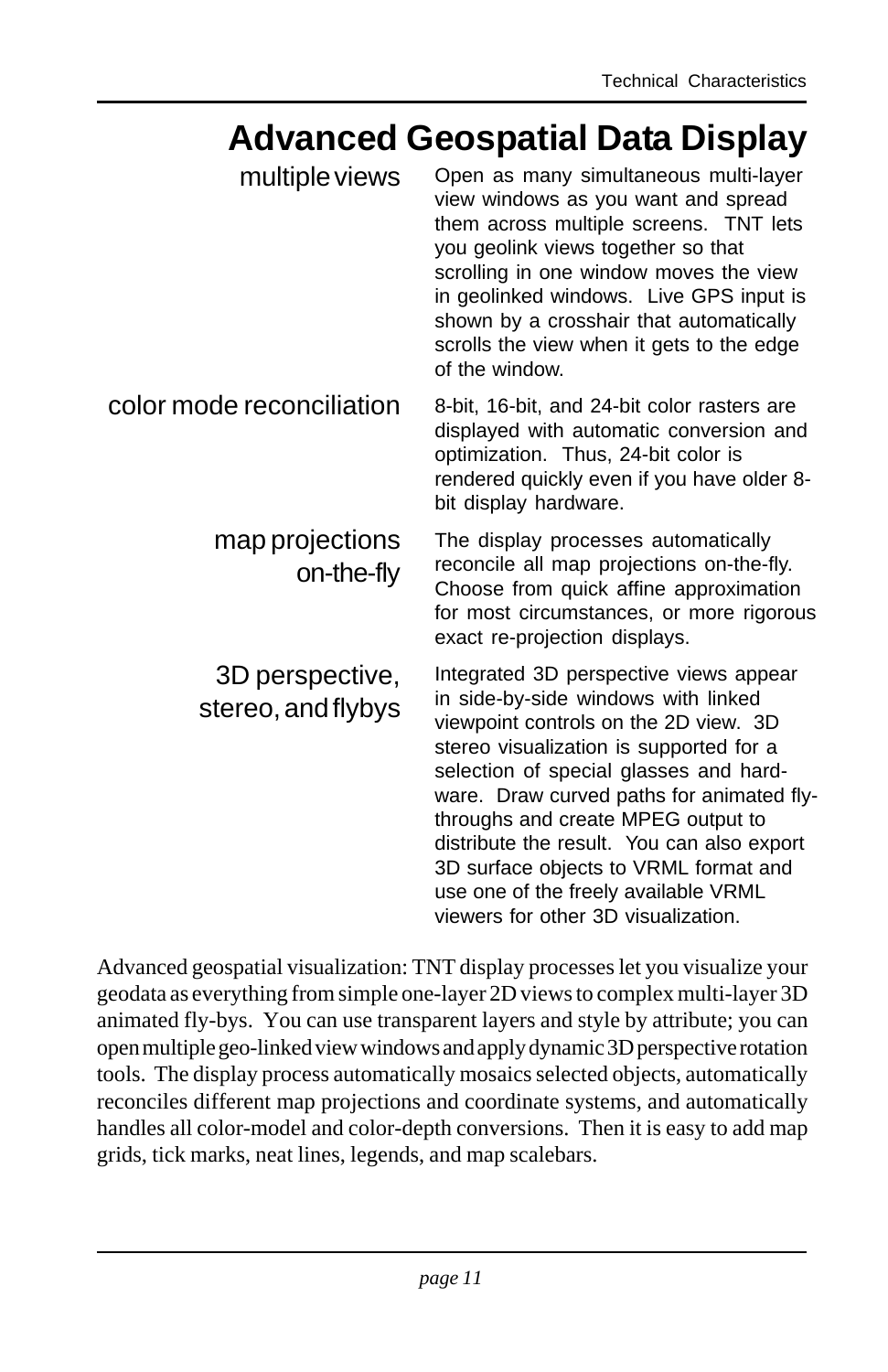#### **Multi-Object Geodata Editor**

| multi-view,<br>multi-layer editor                 | When you edit geospatial data in TNT-<br>mips and TNTedit, you can use all the<br>multi-view and multi-layer features familiar<br>to you from the geospatial display<br>process. Use any combination of editable<br>and reference layers. You can move them<br>forward and backward in the drawing<br>order, adjust transparency effects, and<br>toggle layer display on and off. |
|---------------------------------------------------|-----------------------------------------------------------------------------------------------------------------------------------------------------------------------------------------------------------------------------------------------------------------------------------------------------------------------------------------------------------------------------------|
| automatic topology                                | Vector topology is maintained automati-<br>cally. For example, when you draw a line<br>element that crosses another, the process<br>automatically creates a node at the<br>intersection and updates all line, point,<br>and polygon relations. Your topology<br>never falls behind.                                                                                               |
| direct editing of coverage,<br>E00, and shapefile | You can load and save external coverage,<br>shapefile, and E00 files as you would any<br>other vector object. Thus you can quickly<br>display external vectors over a large raster<br>object or other multi-layer reference image<br>and apply the TNT editing tools as usual.<br>All your changes can be saved directly to<br>the external file formats.                         |
| create styles<br>and symbols                      | You can create special point symbols, line<br>patterns, and fill patterns with the inte-<br>grated style editor. Base your designs on<br>existing styles in the large symbol library<br>that comes with TNT, import symbols from<br>other sources, or use the drawing tools to<br>create your own from scratch.                                                                   |

One integrated editor provides tools for multi-object, multi-layer editing. You can open any number of raster, vector, CAD, and TIN layers for editing, and have any number of additional layers displayed for visual reference. When you move from layer to layer, the editor automatically opens the tool palette for the selected object type. All map projections, scales, and orientations are reconciled automatically, and new objects can automatically take their georeference from any other layer. You can even edit external geodata objects such as TIFF rasters and E00 vectors.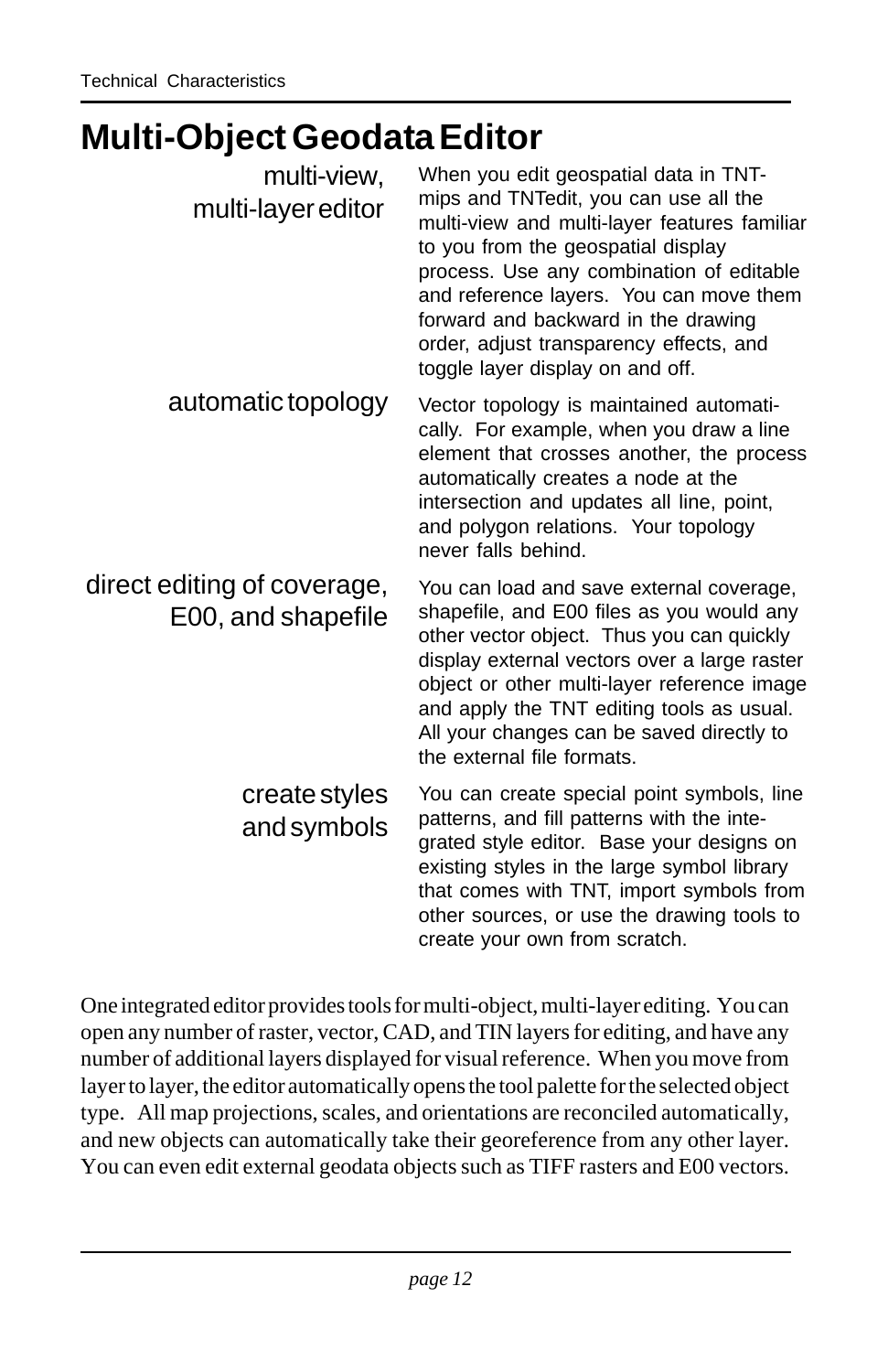| WYSIWYG composition      | <b>Map and Poster Layout</b><br>You can create multi-object print layouts<br>easily, using all the layer, selection, and<br>style tools of the geospatial display<br>process. Use geoattributes to determine<br>size, rotation, color, and style. Position<br>elements on the page interactively. Of<br>course TNT automatically reconciles all<br>matters of map projection, data type, scale<br>and rotation so you need not interrupt your<br>work to go back and pre-process compo-<br>nent objects. |
|--------------------------|----------------------------------------------------------------------------------------------------------------------------------------------------------------------------------------------------------------------------------------------------------------------------------------------------------------------------------------------------------------------------------------------------------------------------------------------------------------------------------------------------------|
| local language and fonts | Select any TrueType font for annotation,<br>labels, and legend text. The TNT products<br>all support the 2-byte UNICODE standard,<br>so your maps can be presented in any<br>language, such as Chinese, Japanese,<br>Thai, and Arabic. Since TNT's internal<br>geoattribute tables also support 2-byte<br>UNICODE, your automatic labels can also<br>appear in any language and font.                                                                                                                    |
|                          |                                                                                                                                                                                                                                                                                                                                                                                                                                                                                                          |

print to scale Create map products to exact scale. Just specify, for example, that you want the printed map to have a scale of 1:24,000, and the layout process automatically adjusts the display to let you work with the layout elements at their correct relative size and position.

#### special cartographic elements Cartoscripts let you define precise symbols and lines for specialized applications. Automatic labeling quickly labels hundreds of elements, positioning labels and resolving label collisions.

Map and poster layout features let you design professional large-format color products. Print to large-format color printers, print multi-page projects on a smallformat printer, or print to a Postscript or TIFF file for a service bureau. All the map elements you need are easy to add: grid lines, tick marks, neatlines, scale bars, legends, north arrows, logos... all generated easily and positioned with WYSIWYG layout tools. You can make exact adjustments for the type of printer, paper, and ink you have by printing automatic test strips to find the best combination of controls including contrast, saturation, and dither patterns.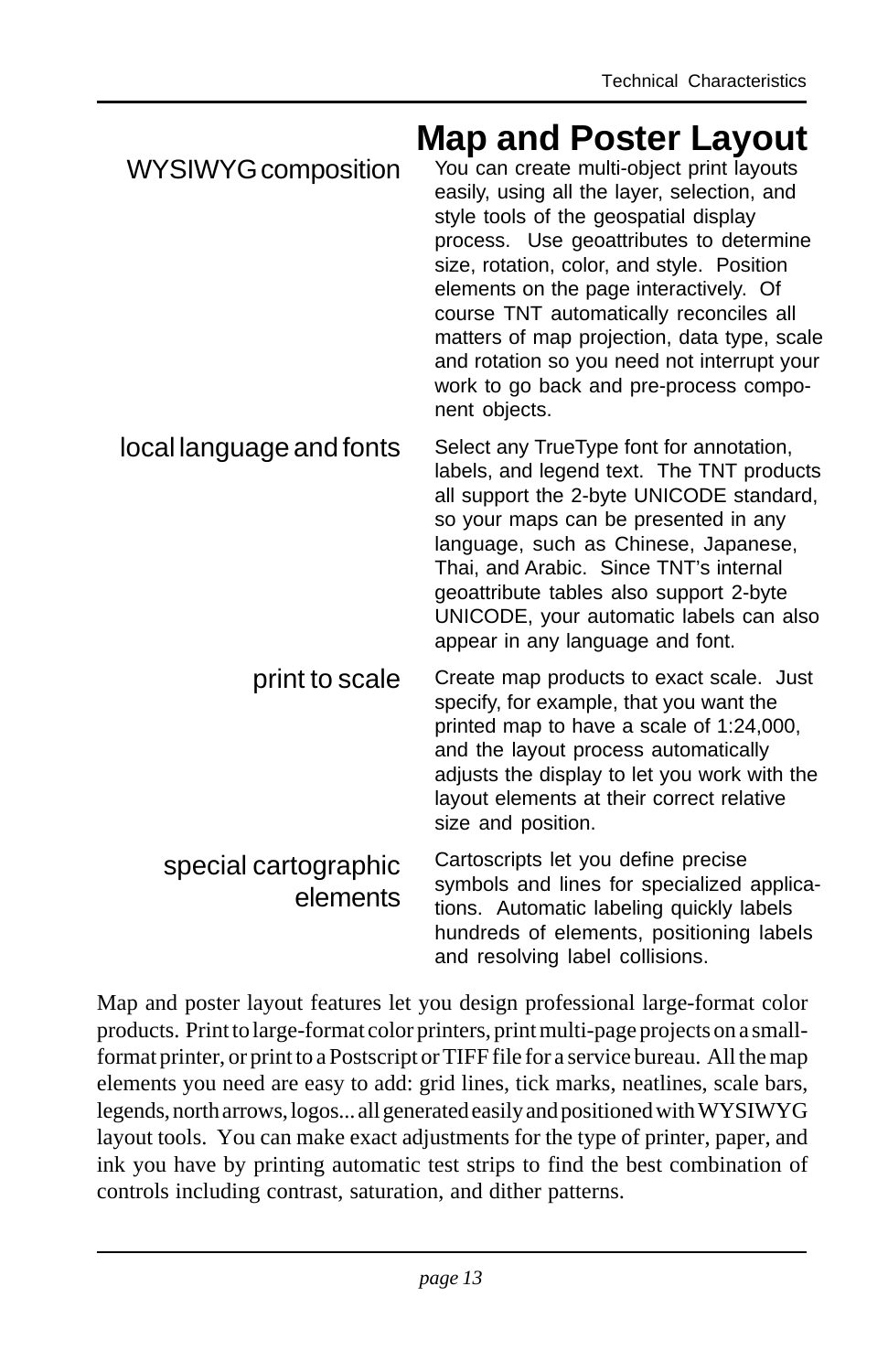#### **Geospatial Analysis**

| image processes      | Raster processes include basic image<br>processing, such as image filtering,<br>enhancement, and contrast and color<br>manipulations. Multispectral raster<br>objects can be processed for vegetation<br>indices and other standard transforma-<br>tions and combinations. Hyperspectral<br>processes treat "hypercube" raster sets<br>that have hundreds of spectral bands. |
|----------------------|------------------------------------------------------------------------------------------------------------------------------------------------------------------------------------------------------------------------------------------------------------------------------------------------------------------------------------------------------------------------------|
| surface processes    | Elevation surfaces (whether raster, vector,<br>or TIN) can be used to correct image<br>distortion, as in the DEM and orthoimage<br>process, or in surface property analysis,<br>as in flow path, watershed, viewshed,<br>volume calculation, contour analysis, and<br>slope, aspect, and relief shading.                                                                     |
| vector processes     | Topological vector objects offer many<br>possibilities for geospatial analysis.<br>Network and routing analysis, along with<br>buffer zones, and many kinds of merging,<br>combining, and extraction operations.                                                                                                                                                             |
| synthetic processing | Complex and synthetic processes use<br>various combinations of raster, vector<br>CAD, TIN, and database objects. The<br>geoattributes from each object type can be<br>used to derive new geospatial information<br>by logical relations and operations.                                                                                                                      |

The TNT products have a long history of geospatial data processing and analysis. TNT does everything from multi-spectral raster processing, to topological vector combinations, to CAD, TIN, and database manipulations, and all kinds of things in between. Stereo-to-DEM and orthoimage processing, hyperspectral analysis, complete surface modeling, surface generation, contour generation, volume, slope, aspect, shaded relief, flowpath, viewshed, and watershed. Combinations for mosaic, merge, buffer zones, extraction, filtering, route finding and network analysis. Image processing, analysis, and enhancement; custom processing with SML, interactive analysis with Feature Mapping, dynamic combinations with GeoFormulas... each feature broadens the foundation for even more features so that the more capability MicroImages adds, the more new possibilities emerge.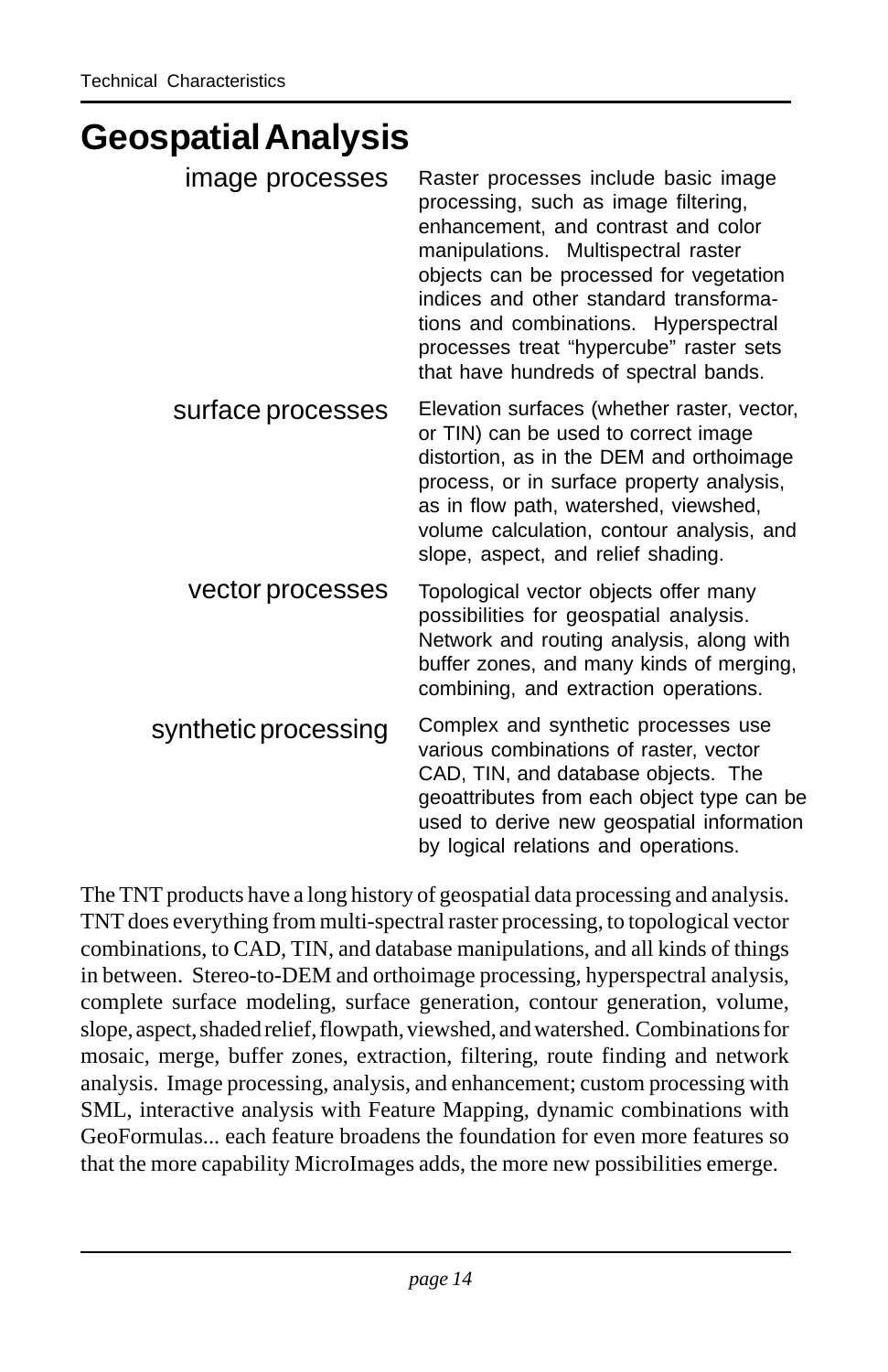#### **Localization**

| language of your choice | Microlmages provides the TNT products<br>to a growing number of international<br>users. While many international com-<br>puter professionals are accustomed to<br>software that presents English interface<br>elements, mapping professionals must<br>be able to produce map products in the<br>language of those who need to use the<br>map. The TNT products can be localized<br>so that interface text, messages, docu-<br>mentation, output text, map annotations,<br>labels, and database fields all appear in<br>the language and alphabet of the locale. |
|-------------------------|-----------------------------------------------------------------------------------------------------------------------------------------------------------------------------------------------------------------------------------------------------------------------------------------------------------------------------------------------------------------------------------------------------------------------------------------------------------------------------------------------------------------------------------------------------------------|
| locale files            | Microlmages keeps all interface text in a<br>unique locale file. The text in that file can<br>be translated into any language using any<br>font and character encoding. Once the<br>locale file has been translated, the TNT<br>products present all interface elements in<br>the language of the locale.                                                                                                                                                                                                                                                       |
| update utilities        | Locale files can be translated by TNT<br>product resellers, service providers,<br>independent users anyone who has an<br>interest in seeing the TNT products<br>localized. Microlmages provides update<br>utilities to make it easier to keep a<br>localization up to date as new versions of<br>the TNT products are released. The<br>latest locale files are always posted at<br>www.microimages.com/i18n/locales/.                                                                                                                                           |

MicroImages has implemented fundamental design structures in the TNT products to make sure they can be fully localized for any language and locale. Of primary importance is full 2-byte font and character encoding support throughout TNT. All interface text can be translated into 2-byte characters, to support any language and alphabet in the world, including Chinese and Japanese. Output and annotation text can likewise use 2-byte characters. Even geoattribute fields in the internal TNT database tables can use 2-byte characters so automatic labels generated by queries on geoattributes can display in the language of the locale. The growing list of available locales can be seen at www.microimages.com/i18n/locales/.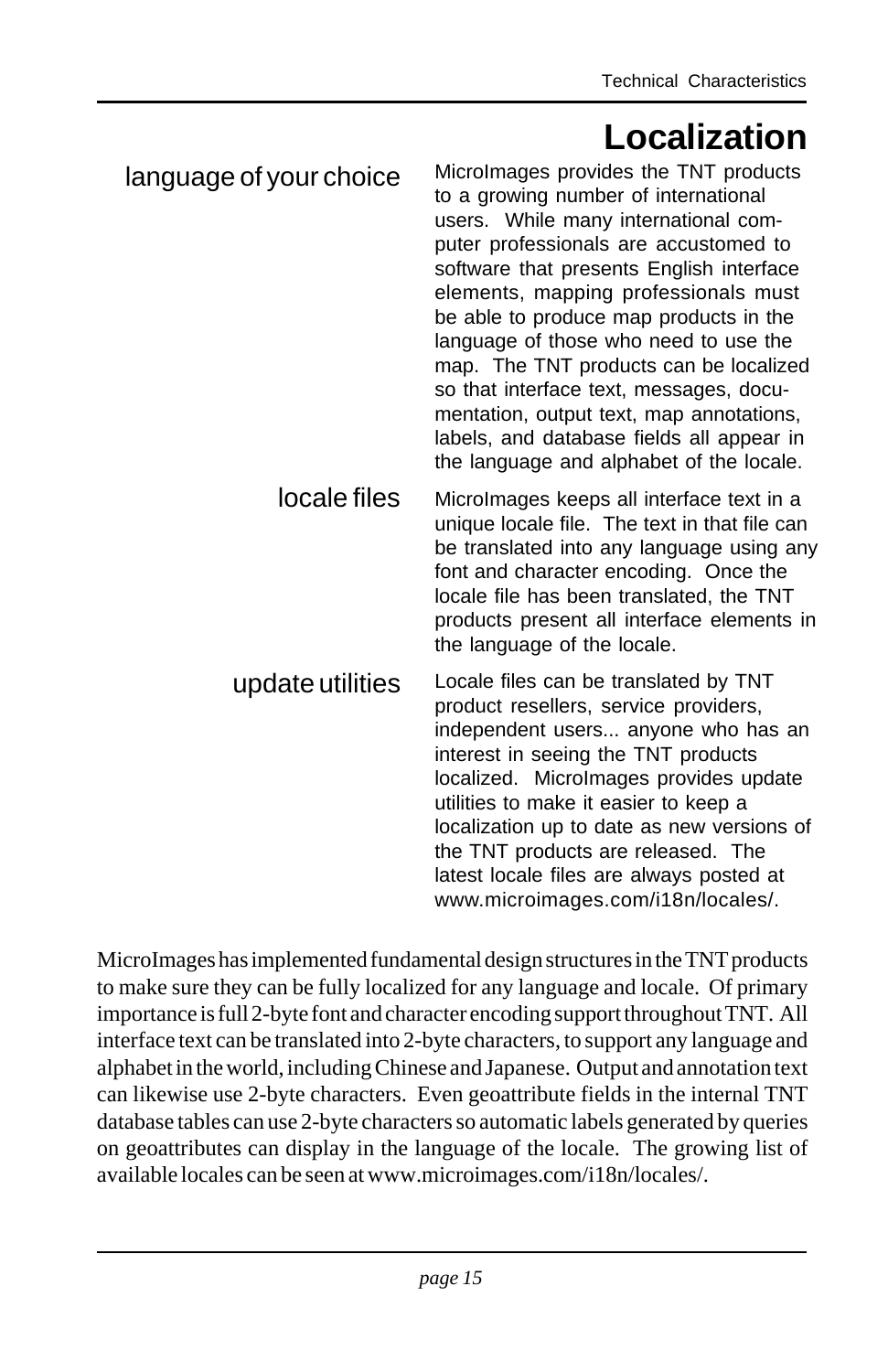#### **Customization Features**

| SML scripts, Tool Scripts,<br>and Macro Scripts | The simplest way to add custom pro-<br>cesses to TNTmips is by writing scripts in<br>TNT's geospatial scripting language<br>(SML). SML offers the constructs common<br>to most programming languages and<br>gives you access to a library of functions<br>that let you manipulate TNT Project File<br>objects and subobjects. Pushbutton Tool<br>and Macro scripts let you add unique<br>functions to the display process. |
|-------------------------------------------------|----------------------------------------------------------------------------------------------------------------------------------------------------------------------------------------------------------------------------------------------------------------------------------------------------------------------------------------------------------------------------------------------------------------------------|
| <b>SML APPLIDATS</b>                            | You can create special combinations of<br>SML scripts and bundled geodata for<br>distribution to targeted user groups. The<br>APPLIDAT runs its SML script automati-<br>cally and accesses its Project File objects<br>without requiring the user to select them.                                                                                                                                                          |
| GeoFormula<br>display layers                    | A GeoFormula is a dynamic display layer<br>that combines multiple geodata objects<br>on the fly. GeoFormulas are written with<br>SML constructs and can be treated as<br>virtual display objects.                                                                                                                                                                                                                          |
| Cartoscript styles                              | Sometimes you need a line style that can't<br>be described with the TNT style editor. A<br>Cartoscript is a "style by script" specifica-<br>tion that can draw complex line styles and<br>symbology based on geoattributes.                                                                                                                                                                                                |
| <b>TNTsdk for developers</b>                    | The ultimate way to customize the TNT<br>products is to take the developer's route:<br>write your own C code and access the<br>thousands of TNT library functions.                                                                                                                                                                                                                                                         |

You can shape the TNT products to any special circumstances and processing needs with a selection of customization features. SML gives you the ability to write custom processing scripts and post them on menus and custom toolbars. You can create dynamic GeoFormulas that define on-the-fly combinations of multiple objects for display layers. You can package custom SML scripts with pre-selected geodata in order to distribute APPLIDATs to your specialized user community. You can even sit down and write your own C code, invoking thousands of TNT library functions with the developer's TNTsdk.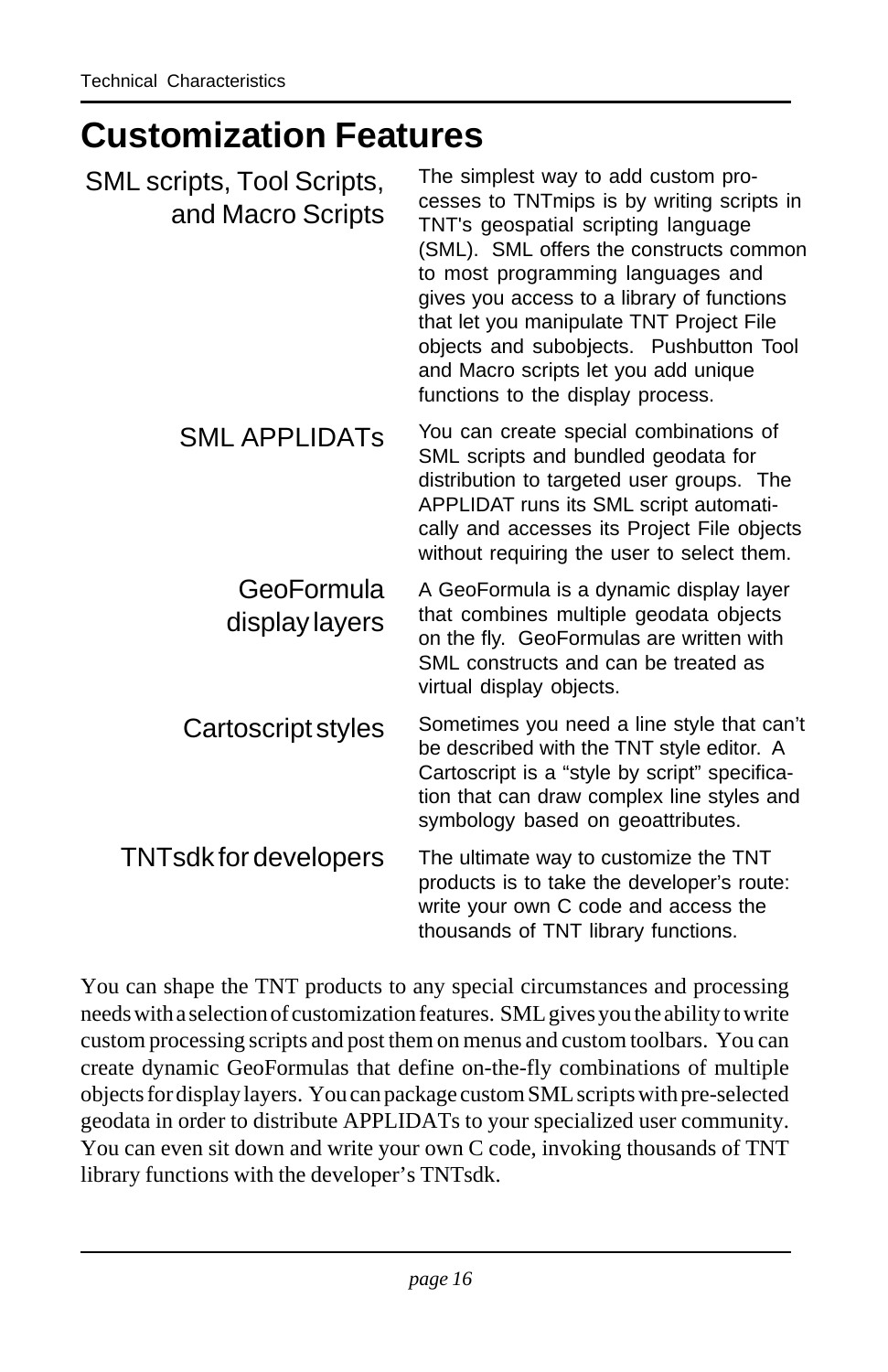#### **Regular Upgrades**

|                                                             | $\sim$ gana $\sim$ pgian                                                                                                                                                                                                                                                                                                                                                                                  |
|-------------------------------------------------------------|-----------------------------------------------------------------------------------------------------------------------------------------------------------------------------------------------------------------------------------------------------------------------------------------------------------------------------------------------------------------------------------------------------------|
| frequent and regular                                        | Microlmages clients never wait long for a<br>new version of the TNT products.<br>Microlmages releases a new version<br>twice every year; so new features and<br>updates are never more than a few<br>months away. No other software<br>developer in any part of the industry has<br>matched the development schedule that<br>Microlmages has kept: with 55 releases<br>from V0.9 in 1986 to V7.0 in 2004. |
| accelerated development,<br>Development Version<br>feedback | The frequent upgrade cycle has given<br>Microlmages an accelerated develop-<br>ment curve. New features are added<br>and enhanced before you are quite<br>accustomed to the old features. Clients<br>are invited to download the Development<br>Version (updated weekly) to test new<br>features and give feedback.                                                                                       |
| subscription plan                                           | You can easily keep pace with the<br>release schedule by purchasing a<br>subscription plan. A subscription gives<br>you the next year's upgrades for a<br>reduced price.                                                                                                                                                                                                                                  |
| release materials                                           | Each release arrives on your desk with<br>the installation CD's and a thick stack of<br>release materials. Detailed release<br>notes describe new features and explain<br>their use. A selection of color plates<br>illustrates sample exercises. Other<br>printed materials include promotional<br>posters, copies of TNT product reviews,<br>and notes on significant new hardware.                     |

One of the most distinguishing characteristics of the TNT products is their frequent and regular upgrade cycle. From V0.9 in 1986, to V 7.0 in 2004, MicroImages released 55 new versions of TNTmips. For you, this means that new features are added and improved quickly, and that your feedback influences the development direction of the TNT products. A subscription plan lets users get each full release version on CD, and the MicroImages web site provides access to the latest Development Version updated every week.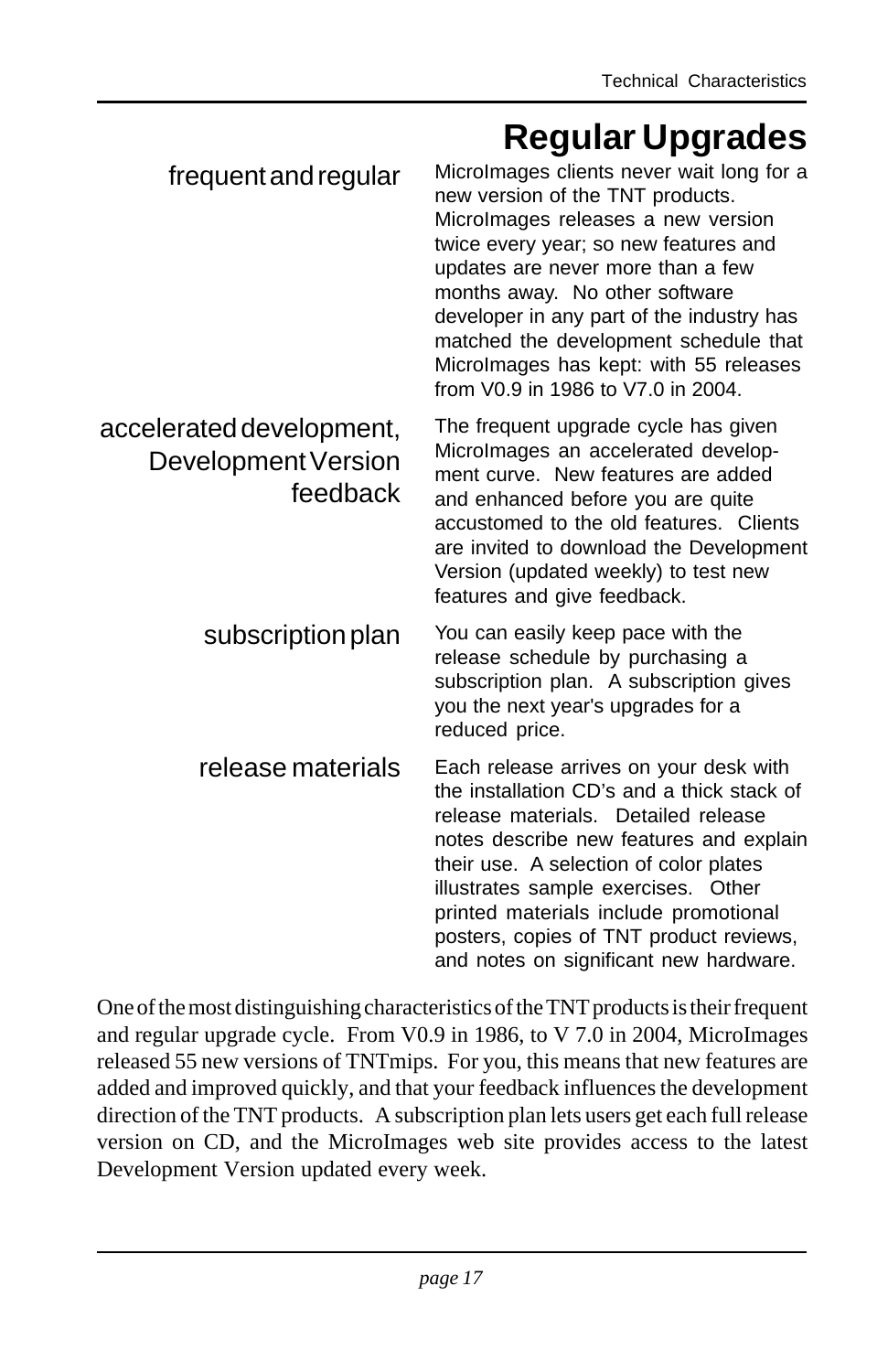#### **Fast Software Support**

| satisfied clients                          | Software support must help clients use<br>their software productively. All software<br>has problems, and all users eventually<br>need some kind of help. The question is,<br>how helpful is the help? How quickly are<br>the questions answered? Microlmages<br>supports the TNT products by phone,<br>email, and FAX. Email and FAXes are<br>typically answered within one day.                                                   |
|--------------------------------------------|------------------------------------------------------------------------------------------------------------------------------------------------------------------------------------------------------------------------------------------------------------------------------------------------------------------------------------------------------------------------------------------------------------------------------------|
| <b>FREE</b>                                | Many software companies provide no free<br>support after an initial introductory period<br>or a limited number of calls. After that, if<br>you don't pay a support subscription fee,<br>you can't get support. Microlmages has<br>always provided unlimited free software<br>support.                                                                                                                                              |
| professional software<br>support engineers | Our software support engineers are<br>knowledgable professionals who have<br>similar technical and scientific training as<br>many of our clients. You can ask an<br>intelligent question and expect an<br>intelligent answer.                                                                                                                                                                                                      |
| international support                      | A large percentage of the Microlmages<br>client base is found outside the United<br>States. International clients are welcome<br>to phone, but email and FAXes are often<br>better: they keep no office hours, take no<br>holidays, and are not hard to understand<br>over international phone connections.<br>International clients bridge time, space,<br>and language gaps by using email and<br>FAX for most software support. |

Software support is the scandal of the software industry; but not at MicroImages. Our clients regularly give us high ratings for our prompt and knowledgeable software support. Whether it takes one short call, or several iterations, our software support engineers work with you until your problem is resolved. You can talk to the same support staff member each time and in some cases, you will talk to the software engineer who is responsible for the creation and maintenance of the features in question. We want our clients to be productive and satisfied.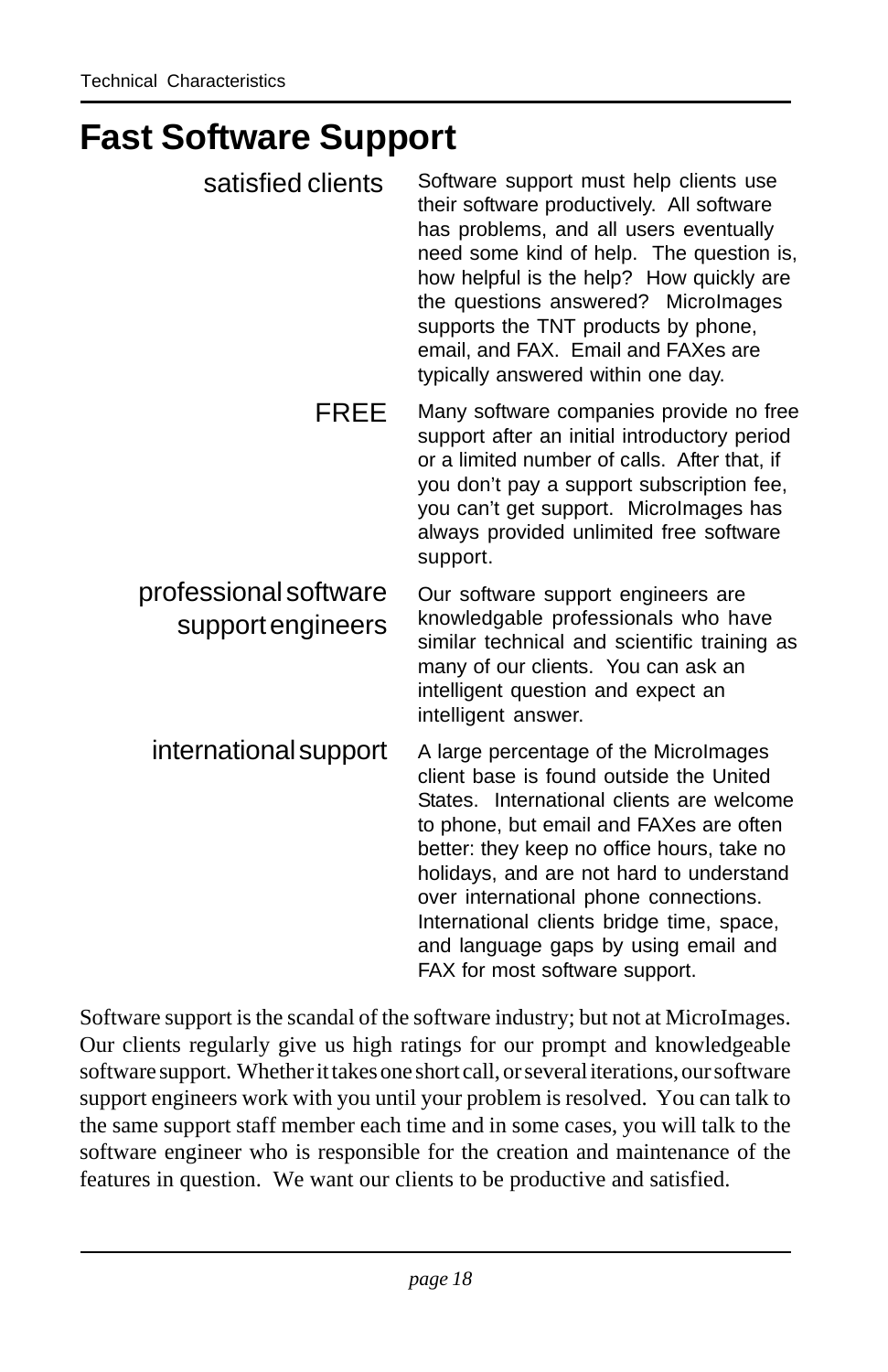#### **FREE Fully-Featured TNTlite**

- Some companies introduce their products to you with demo versions that disable advanced features and that cease to operate after a trial period. Not TNTlite. TNTlite has all the advanced features of TNTmips, and it has no time limit. not a demo
	- The only restrictions in TNTlite are the size of geodata objects, and the disabled export process. TNTlite can share data with the professional TNT products. size limits
- TNTlite includes the full 2600-page online reference manual, and 80 tutorial booklets with over 1700 pages of introductory material. Tutorial exercises survey the main features of each process. When you complete a booklet, you know the basics of that process. You can view the booklets in Acrobat PDF format or print them on your color printer. Geodata for the sample exercises is distributed both on CD and on the web. You can also check the web and download the most recent revisions of each booklet and consult up-to-date FAQ pages. documentation
	- MicroImages software support engineers give preference to clients who use the professional TNT products. But as time allows, they also respond to TNTlite users. For the best response, use FAX and email (not phone) for TNTlite software support. support

You have never seen freeware like this: an integrated, powerful product, with all features of the professional version. TNTlite runs exactly the same executables as the professional version of TNTmips so that students and learning professional can learn by doing real projects. There are no time limits, no copy restrictions, and you can get the latest updates from the MicroImages web site. The only limits are that geodata object size is restricted, and data export is disabled. You get the complete online reference manual, color tutorial booklets in Acrobat PDF format, and sample data. All for a free download or a low-cost kit containing CD-ROMs and printed materials.